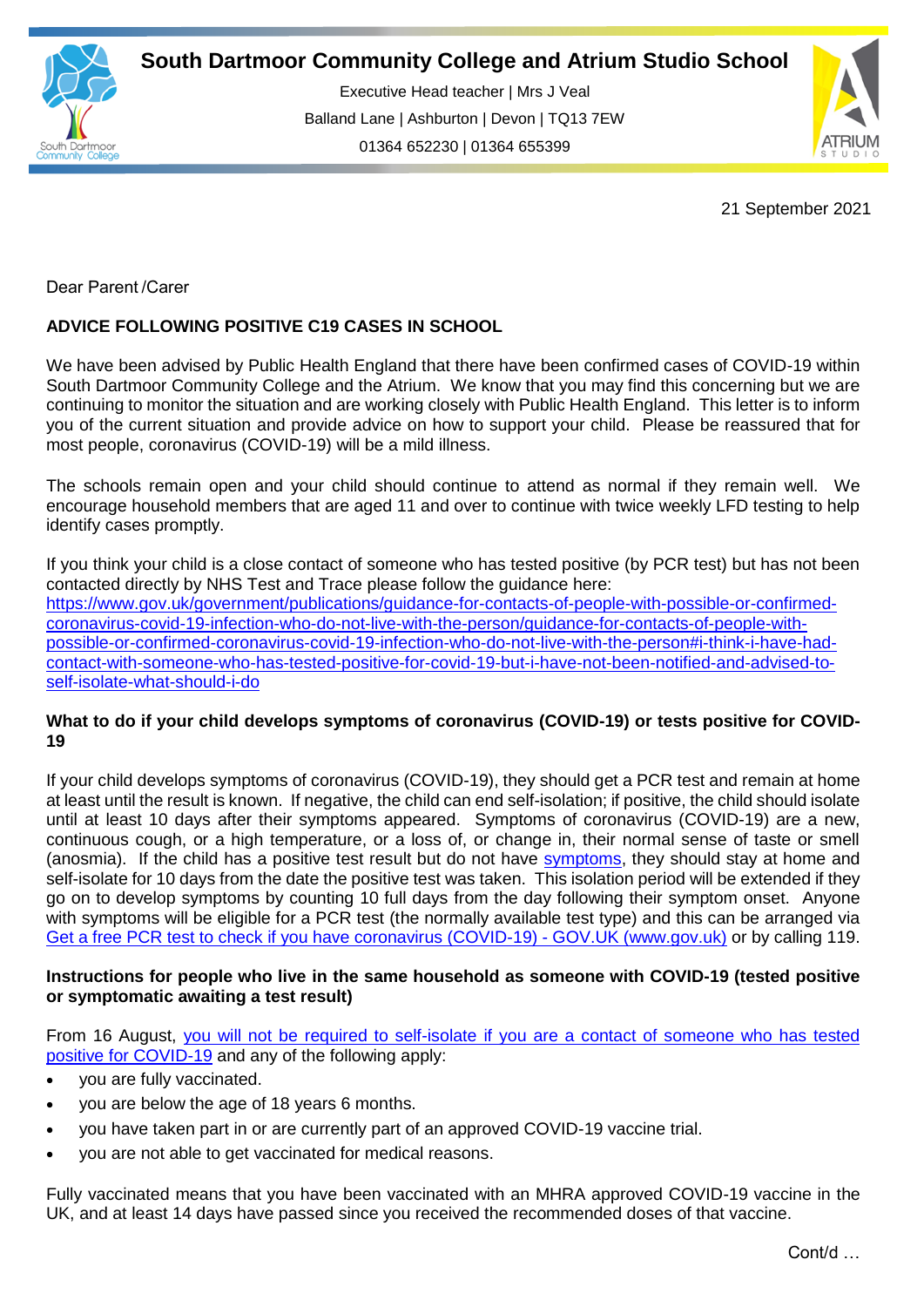NHS Test and Trace will contact you to let you know that you have been identified as a contact and check whether you are legally required to self-isolate. If you are not legally required to self-isolate, you will be provided with advice on testing and given guidance on preventing the spread of COVID-19. Even if you do not have symptoms, [you will be advised to have a](https://www.gov.uk/government/publications/covid-19-stay-at-home-guidance/stay-at-home-guidance-for-households-with-possible-coronavirus-covid-19-infection#PCR) PCR test as soon as possible.

**Any member of the household who is aged 18 years and 6 months or over and has only received one dose of COVID-19 vaccine or has not received any dose of the COVID-19 vaccination will still be required to self-isolate as household contact of a someone with COVID-19 symptoms awaiting testing and someone who has tested positive for COVID-19.** Please read the [stay at home guidance](https://www.gov.uk/government/publications/covid-19-stay-at-home-guidance) which provides information on this.

Household members who are not exempt from isolation as close contacts should not go to work, school/college/childcare/education setting or public areas, and exercise should be taken within the home. If you require help with buying groceries, other shopping or picking up medication, or walking a dog, you should ask friends or family. Alternatively, you can order your shopping online and medication by phone or online. Household members staying at home for 10 days will greatly reduce the overall amount of infection the household could pass on to others in the community.

You could be fined if you do not self-isolate following a notification by NHS Test and Trace. You may be entitled to a one-off payment of £500 through the [NHS Test and Trace Support Payment scheme](https://www.gov.uk/government/publications/test-and-trace-support-payment-scheme-claiming-financial-support/claiming-financial-support-under-the-test-and-trace-support-payment-scheme) if you are required to stay at home and self-isolate or you are the parent or carer of a child who has been told to selfisolate.

Those who are [clinically extremely vulnerable](https://www.gov.uk/government/publications/guidance-on-shielding-and-protecting-extremely-vulnerable-persons-from-covid-19/guidance-on-shielding-and-protecting-extremely-vulnerable-persons-from-covid-19) should be supported to minimise their contact with other people in the household during this period, regardless of whether others have symptoms or not.

# **Instructions for household contacts who are not required to self-isolate from 16 August**

Even if you are vaccinated, you can still be infected with COVID-19 and pass it on to others. If you are identified as a contact of someone with COVID-19 but you are not required to self-isolate, you can help protect others by following the [guidance on how to stay safe and help prevent the spread.](https://www.gov.uk/guidance/covid-19-coronavirus-restrictions-what-you-can-and-cannot-do#keeping-yourself-and-others-safe) As well as getting a PCR test, you may also consider:

- limiting close contact with other people outside your household, especially in enclosed spaces.
- wearing a face covering for those aged 11 and over in crowded places such as school/college/public transport.
- limiting contact with anyone who is clinically extremely vulnerable.
- taking part in regular [LFD testing.](https://www.gov.uk/order-coronavirus-rapid-lateral-flow-tests)

You should follow this advice while the person in your household with COVID-19 is self-isolating.

If you are a health or social care worker or a student undertaking a work placement who has been identified as a household contact and are exempt from self-isolation, there is [additional guidance available](https://www.gov.uk/government/publications/covid-19-management-of-exposed-healthcare-workers-and-patients-in-hospital-settings/covid-19-management-of-exposed-healthcare-workers-and-patients-in-hospital-settings) that you should follow to reduce the risk of spread of COVID-19 in these settings.

If you develop [symptoms](https://www.gov.uk/government/publications/covid-19-stay-at-home-guidance/stay-at-home-guidance-for-households-with-possible-coronavirus-covid-19-infection#symptoms) at any time, even if these are mild, self-isolate immediately, [arrange to have a](https://www.gov.uk/get-coronavirus-test)  [COVID-19 PCR](https://www.gov.uk/get-coronavirus-test) test and follow the [guidance for people with COVID-19 symptoms.](https://www.gov.uk/government/publications/covid-19-stay-at-home-guidance/stay-at-home-guidance-for-households-with-possible-coronavirus-covid-19-infection#SymptomsPositiveTest)

## **For most people, coronavirus (COVID-19) will be a mild illness.**

If your child does develop symptoms, you can seek advice from the nhs.uk website at [https://www.nhs.uk/conditions/coronavirus-covid-19/check-if-you-have-coronavirus-symptoms/.](https://www.nhs.uk/conditions/coronavirus-covid-19/check-if-you-have-coronavirus-symptoms/) If you are concerned about your child's symptoms, or they are worsening you can seek advice from NHS 111 at <https://111.nhs.uk/> or by phoning 111.

## **How to stop coronavirus (COVID-19) spreading**

There are things you can do to help reduce the risk of you and anyone you live with getting ill with coronavirus (COVID-19):